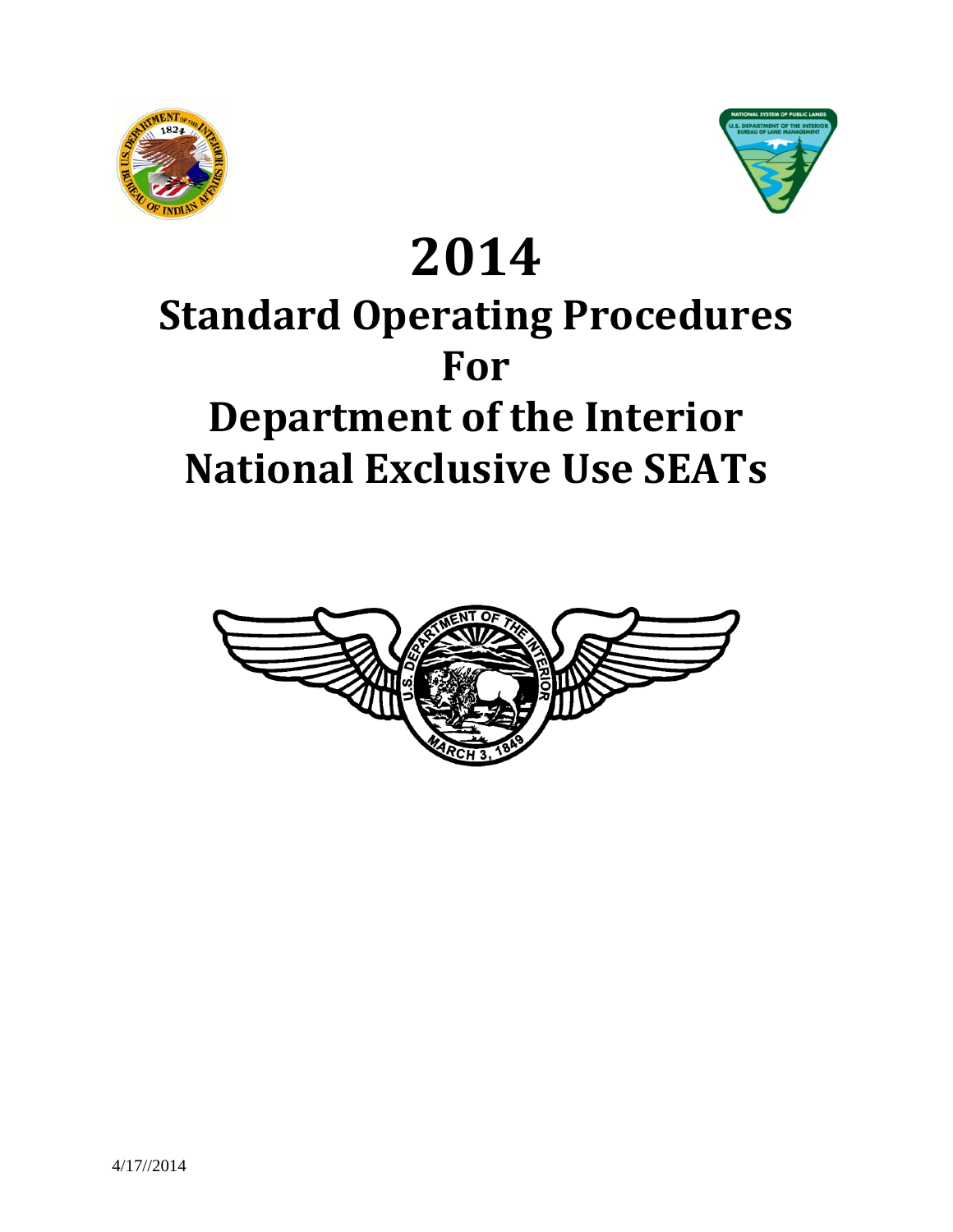# **Introduction**

The Department of Interior has endorsed and funded Exclusive Use SEATs under long term contracts for an extended period as it represents an effective and efficient contracting model. Additionally, this model will offer stability for both industry and wildland fire management of suppression efforts, while providing a cost saving in overall suppression dollars. Consistent with the DOI authorization, DOI National Exclusive Use SEATs (EU SEATs) will be managed as national shared resources.

The intent of this SOP is to both communicate and standardize the processes used in the overall management of the DOI National Exclusive Use SEATs where procedures differ from existing processes. This SOP covers how the DOI National Exclusive Use SEATs will be mobilized, the roles and responsibilities of the people involved in the management of the DOI National Exclusive Use SEATs, Invoicing and cost coding procedures and an overview of the contract differences from previous SEAT contracts.

# **Mobilization Considerations**

There are three Start Dates of May 26<sup>th</sup>, June 5<sup>th</sup> and June 12<sup>th</sup>. DOI National Exclusive Use SEATs have no Designated Bases and will start their contract at their Home Base.

Based on the number of DOI National Exclusive Use SEATs allocated to their GACC, BLM State Aviation Managers and BIA Regional Aviation Managers (RAMs) will coordinate with fire staff and the Geographic Area Coordinating Group to determine the initial staring location of DOI EU SEAT's. This information will be forwarded to the BLM National SEAT Program manager by the Chair of the Geographic Area Coordinating Group for the development of Contract instructions, outlining initial mobilization information to the contractor.

It is the responsibility of the Geographic Area/Local Unit to ensure that qualified SEAT or ATBM managers are in place to manage the aircraft. Staffing and funding of these positions is the responsibility of the hosting unit.

As National assets, DOI National Exclusive Use SEATs can and will be moved to areas of greatest need. Within Geographic Areas, Fire Staff on an interagency basis will provide direction to the Dispatch system on the mob/demob of SEATs to meet existing or forecasted fire loads within their jurisdiction. Geographic area coordination centers can preposition SEATs using the same mechanisms and rationale that are used with LATs, including using the same staging or preposition fire codes to move SEATs that are used for other national resources. Nationally, when competition for SEATs exists, NMAC will provide direction to NICC based on intelligence developed by the National SECO on the allocation and reallocation of EU SEATs between Geographic Areas.

Once the EU SEAT contract is awarded and prior to contract Start Date, NICC will enter each contract and associated information into ROSS. Once the initial start locations of DOI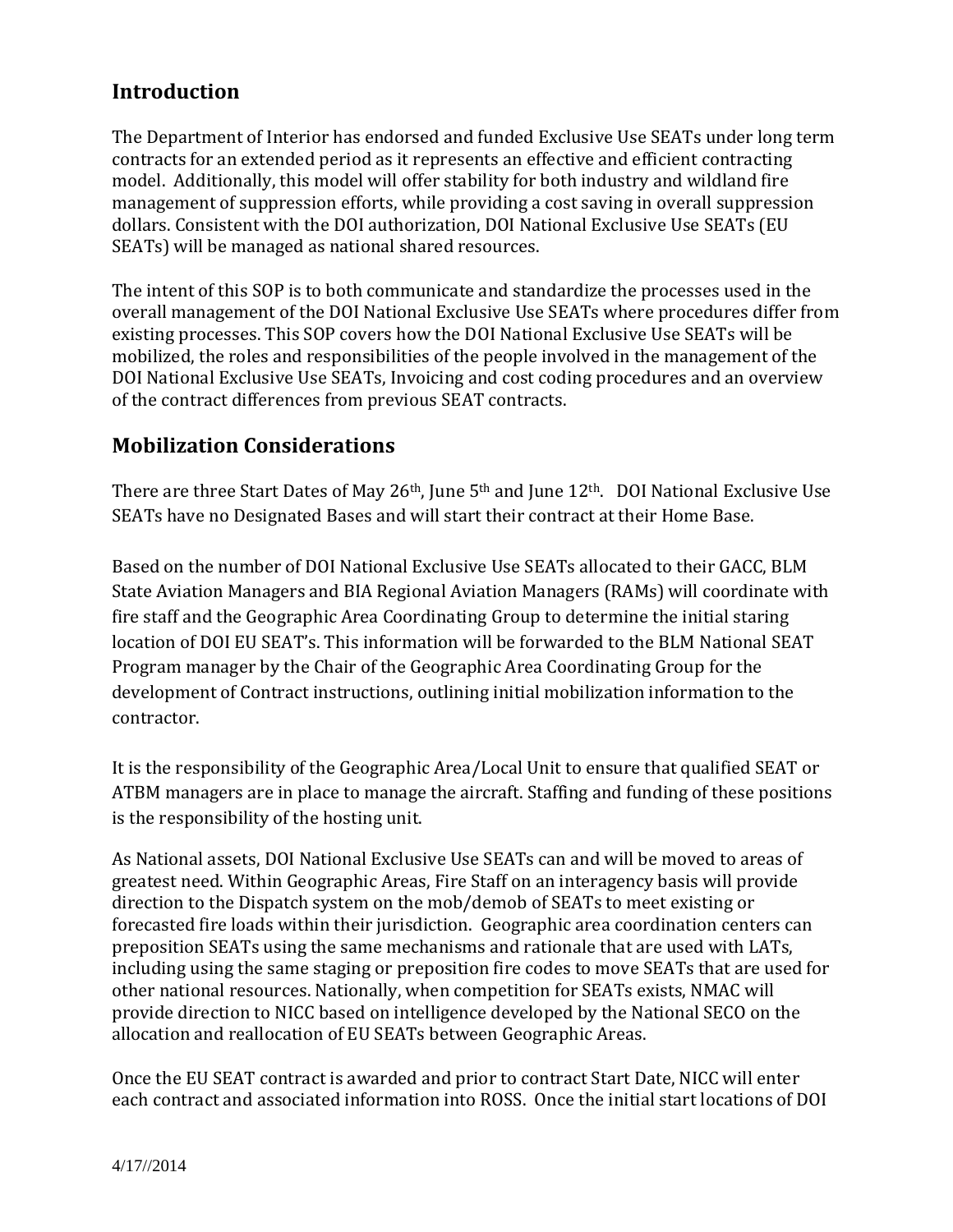National Exclusive Use SEATs are determined, mobilization will occur pursuant to a contract instruction from the BLM National SEAT Program Manager.

NICC will facilitate transfer of the SEAT resource item in ROSS to the host GACC to manage at their discretion for the duration of the allocation. As National Shared Resources, DOI National Exclusive Use SEATs will be statused in ROSS as available nationally.

Mobilization for incident response will occur via resource order; however, once a decision to reallocate a DOI National Exclusive Use SEAT to another GACC is made, the receiving GACC will place a request for the mobilization, and the resource item will be transferred as described above after mobilization is complete.

# **Roles and Responsibilities:**

# **Contracting Officer (CO):**

The CO for the DOI National Exclusive Use SEATs is Tina Young.

• Provides the Administrative PI with a written delegation

## **Contracting Officers Representative (COR):**

COR for all the DOI National Exclusive Use SEATs is the BLM National SEAT Program Manager, Glen Claypool.

- Conducts pre-work Tele-Conference in conjunction with the CO for each of the three staggered starting dates involving contractor personnel, assigned Administrative PI and SAM / Interregional Aviation Manager (IRAM)
- Maintains a copy of the contract file at the national office.
- Inputs the final evaluation into CPARS.
- Reviews nominees for PI and forwards on to the CO.

## **SAMs and RAM:**

The SAMs and RAM primary role is to provide program oversight to the Administrative PI. Each SAM / RAM will develop their own level of interaction and involvement with the PI as needed. SAMs / RAM can choose to be the Project Inspector for their area. **Duties:**

- Submit nominations to the COR for the Administrative PI for their area.
- Provides oversight to the Administrative PI s in their area and outlines what type interaction and documentation they will require for their records.
- Monitor Administrative PI performance, and interacts with the COR on any concerns, problems or recommendations.
- Participates in any pre-work conducted for SEATs assigned to any Administrative PI for their area.
- Interacts with any additional Administrative PIs or host SEAT Managers (SEMG) who may be assigned to or temporarily working within their area.
- Elevates any problems or concerns identified by the Administrative PI about SEMG assigned to their SEATs to the COR for resolution.

# **Administrative Projector Inspector (PI):**

Administrative PIs will be approved by the SAM / RAM and the COR each year through an established nomination process. PIs can be assigned to multiple SEATs if approved.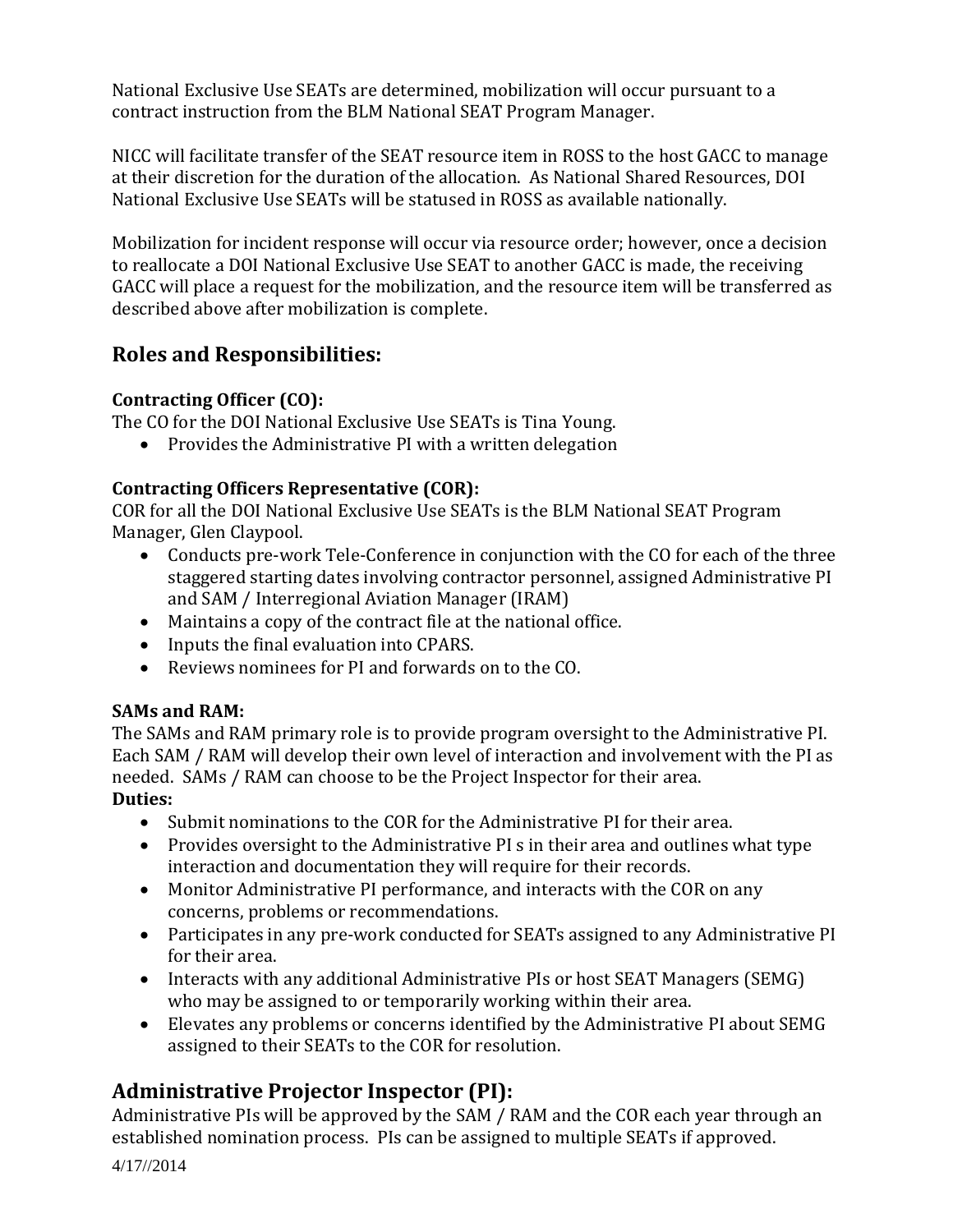## **Duties:**

- Administrative PI will provide the SEMG a copy of the original initial inspection form at the beginning of their assignment.
- Interacts with the SAM / RAM appointed for the area on oversight during the contract.
- Document all conversations and correspondence on *Administrative PI Log*. Provide the COR and the SAM / RAM with a copy at the end of the contract, or as requested.
- Participates in any pre-work for their assigned SEATs
- Ensure the pilot provides the SEAT Manager (SEMG) assigned to their SEAT with a copy of the DOI National Exclusive Use *SEAT Information Worksheet.*
- Touch base with the Host SEMG at the beginning of each assignment, and periodically throughout their assignment, and provide assistance as requested.
- Coordinates with the Host SEAT Manager to ensure that the Fuel Service/Support truck is available to support the pilot when needed or requested.
- Notify the SAM / RAM and COR with concerns or problems concerning SEMG performance.
- Provide the Host SEMG with a copy of the contract, current modifications, current pricing, task order number, reporting location, days off, MAP dates and extensions.
- Establish a contract file, and provide the COR with a copy of the contract file at the end of the contract.
- Obtain copies of the Daily Operations Worksheets from the host SEMG on a daily basis for the contract file.
- Obtain copies of the OAS 23E's from the host SEMG for the contract file and reviews them for accuracy. Contact the Host SEMG is there are problems and work with OAS to correct any discrepancies.
- Provide the SAM /RAM with copies of any documentation they identify or request.
- Ensure any unavailability has been documented and the aircraft has been approved for return to contract availability by the appropriate personnel.
- Review any SAFECOMs with the SEMG and/or contractor personnel.
- Touch base with the National SECO to ensure Daily Operations Worksheets are being submitted in a timely fashion.
- Notify the National SECO any time there is a change in SEAT Managers. Provide their names and phone numbers.
- Maintain communications with the Airtanker Base Manager where the SEAT is currently stationed.
- Maintain communication with the contractor personnel as needed.
- Provide the COR with periodic updates, notify as needed with any concerns or issues.
- Ensure the outgoing Host SEMG has prepared a transitional packet for incoming Host SEMG.
- Ensure the host SEMG has completed a Contract Evaluations and has routed it to the Administrative PI and the COR at the end of their assignment.
- Complete a Contract Evaluation at the end of the MAP.
- Provide the COR with estimated hours worked as an Administrative PI at the end of the contract.
- Conduct a close out with the SAM / RAM and COR at the end of the contract.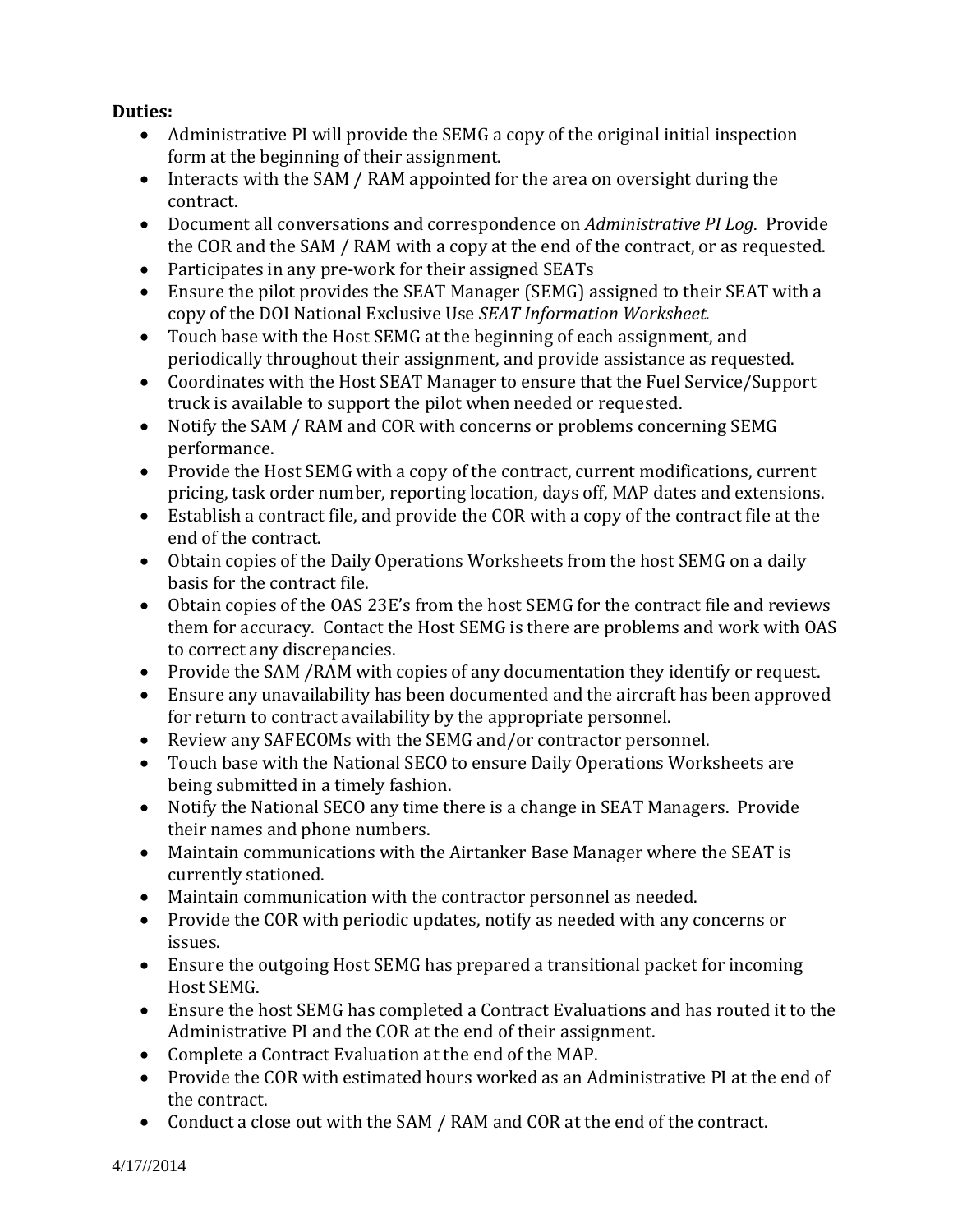## **Contract File:**

The contract file developed and maintained by the Administrative PI will contain the following:

- Copies of Administrative PI Log
- Daily Operations Worksheets
- Copies of OAS 23Es
- Delegation of Authority
- Contract Correspondence
- Copy of the Notice to Proceed
- Copy of the Contract and any Modifications
- Contractor Evaluations

# **The Hosting SEMG or Air Tanker Base Manager:**

Below is an outline identifying the general duties associated with hosting one or more of the DOI National Exclusive Use SEAT's. Please keep in mind that the identified duties are focused on the DOI National Exclusive Use SEATs *only*. On Call and other types of exclusive use SEATs have different cost coding, logistical needs and administrative chain of command. The hosting unit is responsible to ensure there is a qualified SEAT Manager (ATBM if operating from an established Airtanker base) at the base following the duties and requirements outlined in the Interagency SEAT Operations Guide (ISOG).

## **Duties:**

- On the first day of the contract, the SEMG will perform the initial required inspections for the SEAT, Pilot and Support vehicle. Provides a copy to the Administrative PI, and the pilot.
- Ensure any replacement or relief pilots are carded for the contract.
- Depending on where the support vehicle is located, it may be necessary to assist the contractor with obtaining transportation, meals and logistical support if needed.
- Obtains a copy of the *DOI EU SEAT Information Worksheet* from the assigned Administrative PI.
- Keep all documentation generated during the assignment as part of the base records.
- Regardless of flight activity SEMG/ATBM completes the daily operations worksheet and FAX/emails to National SECO by 10 AM the following morning.
	- o National SEAT Coordinator contact information
		- $-208-387-5419$
		- 208-387-5199 (fax)
		- 208-850-2780 (Cell)
		- [Ilmfcopdsp60@blm.gov](mailto:Ilmfcopdsp60@blm.gov)
- Provide the assigned Administrative PI with a copy of the Daily Operations Worksheet each day for their contract file.
- Ensures the completion of the OAS-23E on a daily basis
- Contacts the Administrative PI with any problems or concerns with contractor personnel.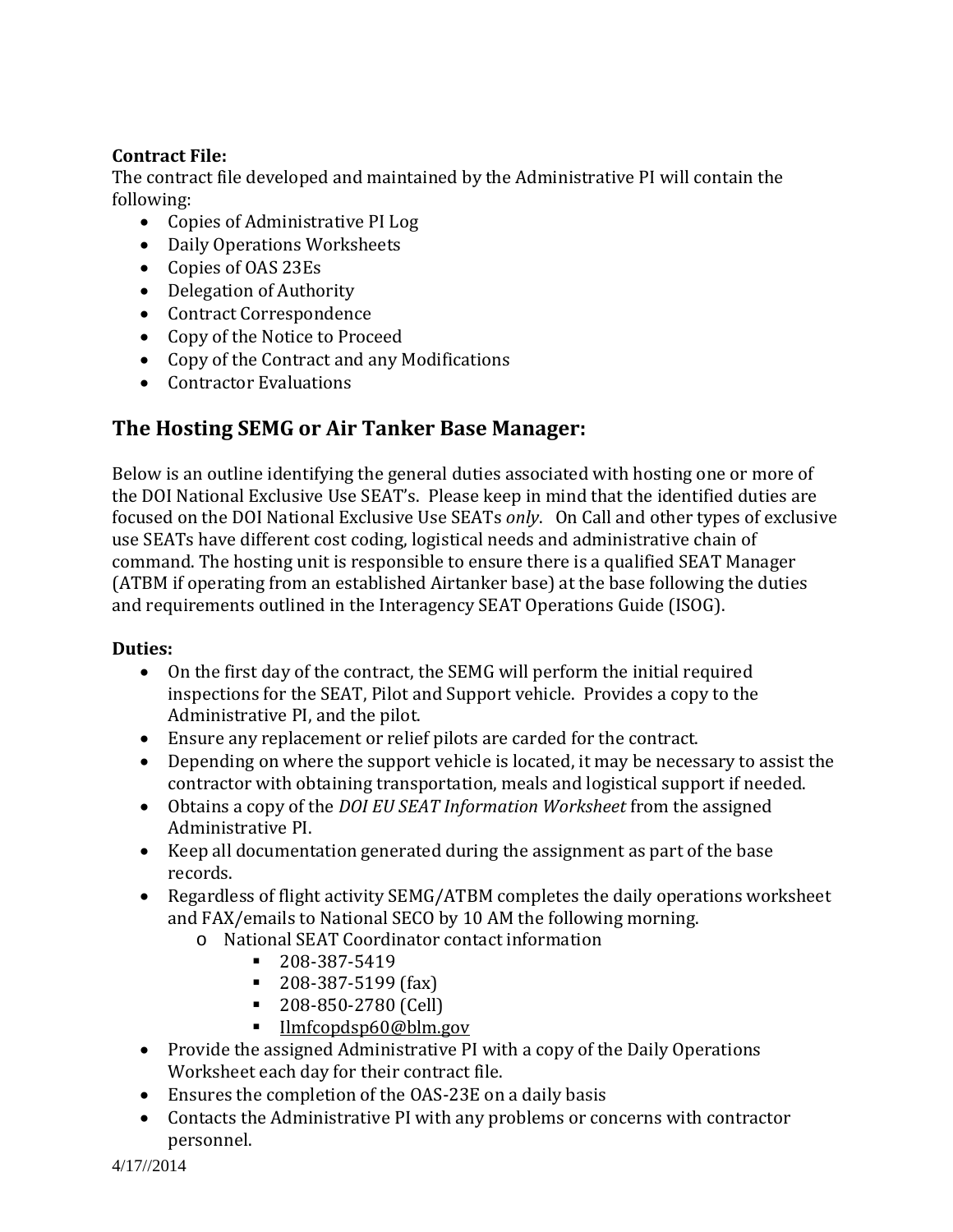- Notifies the Administrative PI when they are transitioning out of an assignment.
- Ensures incoming SEMG receive a transitional briefing packet and the name of the assigned Administrative PI.
- Completes a Contract Evaluation at the end of their assignment and forwards it to the Administrative PI and COR.

# **Invoicing Process for DOI Exclusive Use SEATs**

- 1. SEMG/ATBM and pilot complete OAS-23E at end of each day.
	- a. SEMG/ATBM notates in the "remarks" section receipt of services for those dates they manage the aircraft. Must include name, phone # and email.
	- b. After mobilizing to a new base the receiving SEMG/ATBM Manager will touch base with the previous manager to ensure OAS-23E is up to date.
	- c. Provides the contractor with the appropriate mission, billee and charge codes each day for them to complete the OAS 23E on a daily basis. Reviews and signs as the government representative for receipt of services received.
- 2. OAS-23E will be closed out by the pilot/SEMG every two weeks.
	- a. At the end of the two week period the Host SEMG doing the two week sign off needs to ensure that all previous SEMG's has initialed off receipt of services in the "remarks' section throughout that two week period.
	- b. Obtains copies of all OAS 23E prior to the contractor submitting for payment, and provides the Administrative PI with copies for their contract file.
- 3. Companies will submit invoices via the established process in AMS and IPP, attaching the OAS-23E as supporting documentation.

# **Cost Coding for DOI Exclusive Use SEAT's-2014**

All Aircraft Use Reports for this contract will be completed in the electronic format utilizing the OAS-23E, pen & ink hardcopies are not acceptable.

Two sets of OAS-23E's must be completed daily and submitted by the contractor every two weeks for this contract:

- 1. The first set of OAS-23E's will be filled out for Daily Availability. No Other Pay Item Codes besides AV or UA will be entered on this OAS-23E
	- a. For each OAS-23E you will enter the appropriate "**Task Order #**" for that specific aircraft in the Contract # block on the OAS-23E. (Please see below for a complete listing of Task Order #s)
	- b. For AV and all other charges use **10** in the Item # block on the OAS-23E during the Mandatory Availability Period (MAP).
- 2. The second set of OAS-23E's will be filled out for Flight Time and all other charges/pay item codes.
	- a. For each OAS-23E you will enter the appropriate "**Task Order #**" for that specific aircraft in the Contract # block on the OAS-23E.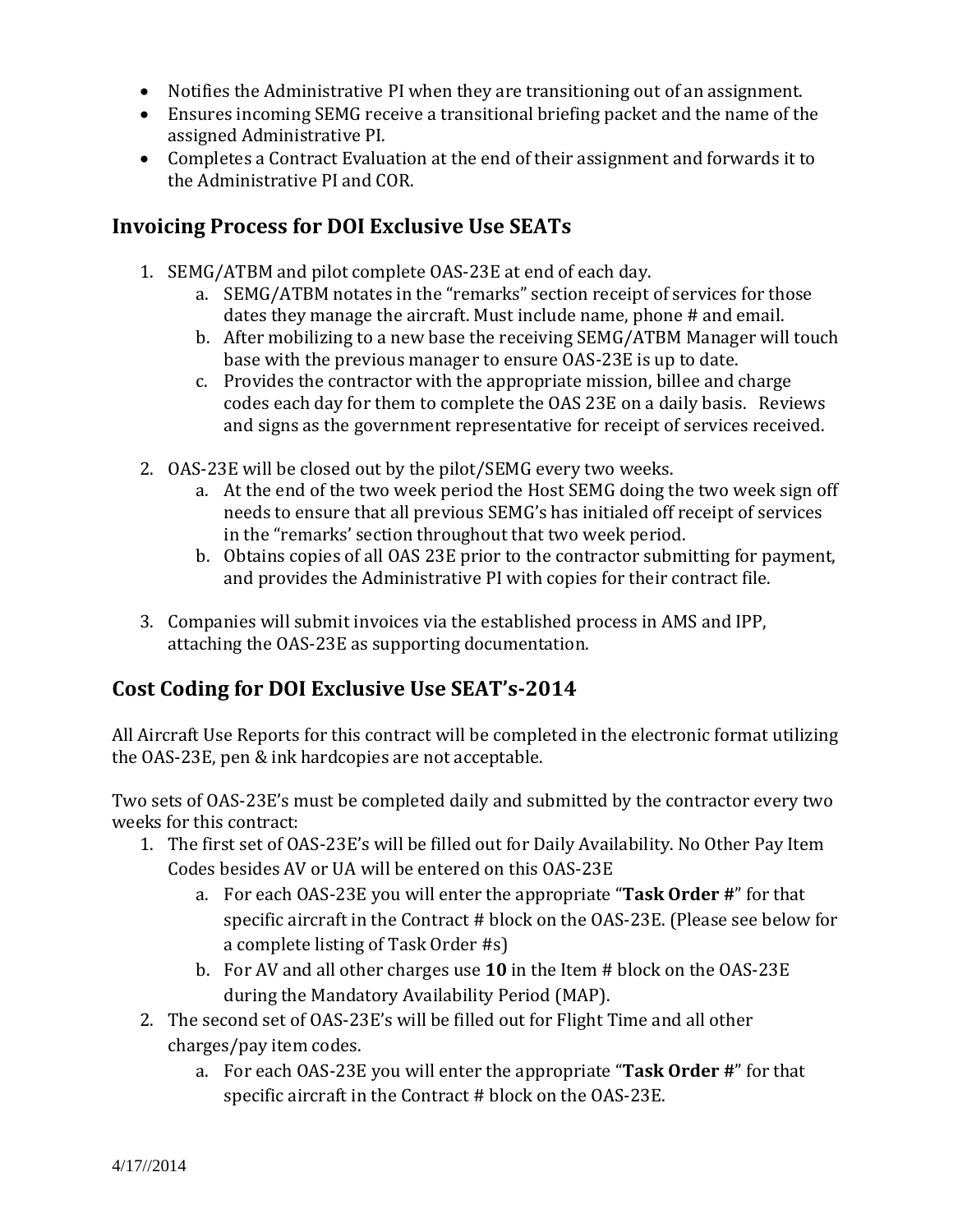b. For Flight Time and all other charges use **20** in the Item # block on the OAS-23E during the Mandatory Availability Period (MAP).

Cost coding for the Daily Availability for the DOI National Exclusive Use SEATs during the Mandatory Availability Period (MAP), regardless of who the aircraft are actually working for, is listed below. The Charge Code is specific to the DOI National Exclusive Use SEAT's only. *Contract #, Task Order # and charge code cannot be applied to any other aircraft or for any labor charges.* If the DOI National Exclusive Use SEAT contract is extended; new codes will be supplied.

| NULL FICCUTELY DASCUTERING CONTROLLEY |                    |             |                                            |      |  |  |
|---------------------------------------|--------------------|-------------|--------------------------------------------|------|--|--|
| Pay Item                              | <b>Billee Code</b> | Billee      | Charge Code                                | Fire |  |  |
| Code                                  |                    | Agreement # |                                            |      |  |  |
| AV                                    | <b>61CO</b>        | Leave blank | <b>SEAT</b> (yes "SEAT" is all you have to |      |  |  |
|                                       |                    |             | enter for AV)                              |      |  |  |

## **Non Fleet FEE Based Charges (Availability)**

Cost Coding for all other charges (besides AV during MAP), will use the following Billee Code *and just the four digit Fire Code* for the Fire or Unit ordering the services.

#### **NonFleet TIME Based Charges and/or NonFleet FEE Based Charges**

| Pay Item       | <b>Billee Code</b> | Billee      | Charge Code                 | Fire |
|----------------|--------------------|-------------|-----------------------------|------|
| Code           |                    | Agreement # |                             |      |
| <b>All BUT</b> | <b>61CO</b>        | Leave blank | 4 digit Fire Code- only (NO | Y    |
| AV/UA          |                    |             | P-Codes)                    |      |

The following links are provided for the respective documents:

| AMD-23E v2.0:   | https://www.iat.gov/ams/download/AMD-23E%20v2.0.xls                              |
|-----------------|----------------------------------------------------------------------------------|
|                 | AMD-23E Instructions:https://www.iat.gov/ams/download/AMD-23E%20Instructions.pdf |
| Pay Item Codes: | https://www.iat.gov/ams/download/Pay%20Item%20Codes%20v1.0.pdf                   |
| Mission Codes:  | https://www.iat.gov/ams/download/AMS%20Mission%20Codes.pdf                       |

# **DOI National Exclusive Use SEAT Contract- Summary of Contract requirements/differences**

## **General Requirements**

- This is a one year Exclusive Use contract with 4 option years.
- There is no designated base under this contract.
	- o Mobilization and Demobilization will be paid by the government.
	- o Notice to Proceeds will be issued giving the contractor direction on where to report to at the beginning of contract.
- MAP will be 100 days with three different start dates
	- o May 26th/June 5th/June12th
- AT-802 with an Interagency Airtanker Board approved gate system.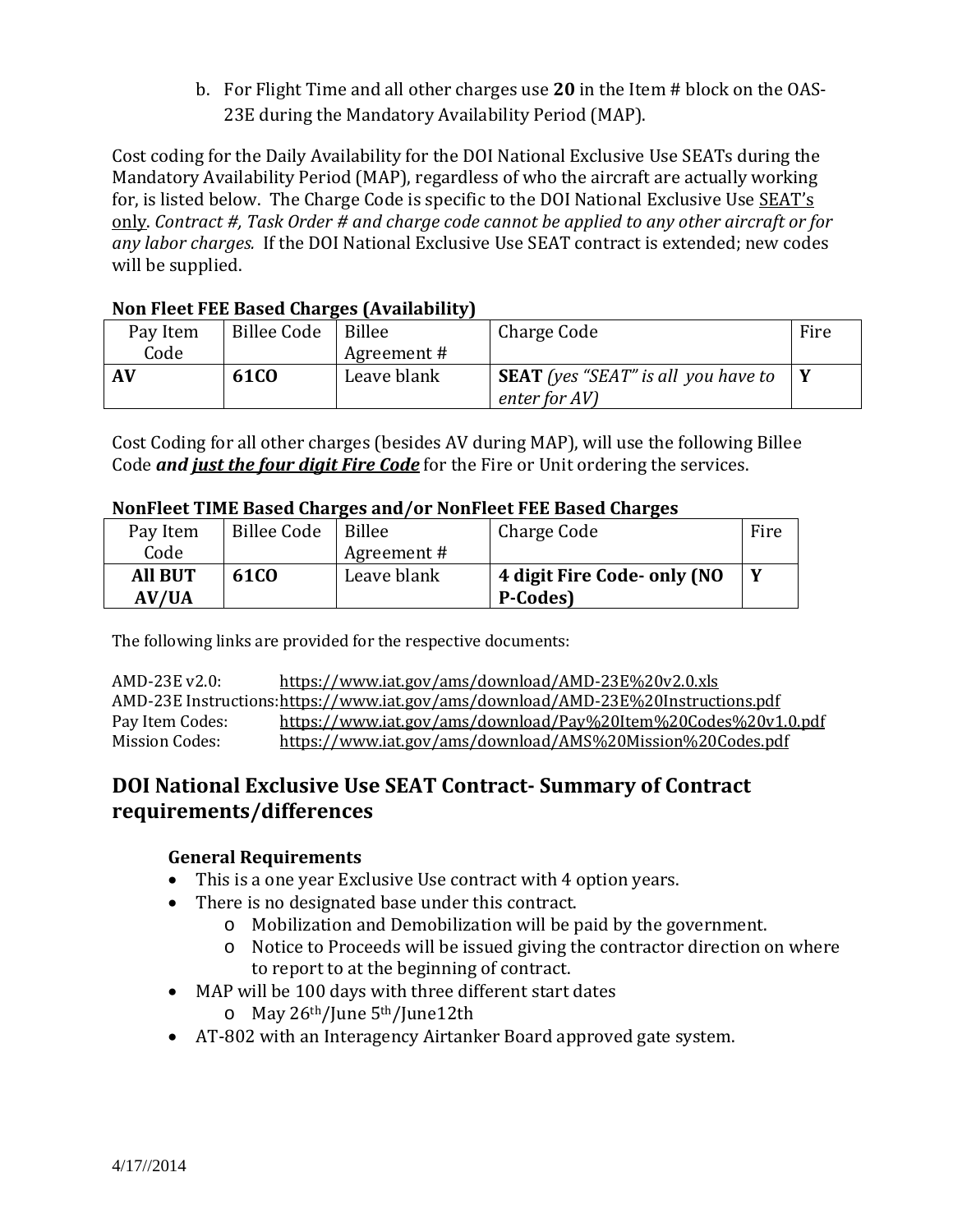#### **Personnel Requirements**

- A Level I Pilot pilot will be on a fixed 6/1 work schedule set at the start of the contract.
	- o No relief pilot required.
	- o Companies can exchange pilots to manage fatigue or work schedules. Days off schedule will remain the same.
	- o When requested by the Government and agreed to by the contractor and the COR, a relief pilot may be utilized on the primary pilot's day off at no additional cost to the Government other than flight time and extended standby, if applicable. The primary pilot's 6 in 1 day off schedule will be set at the beginning of contract period and will not be changed. (See C24.2)
	- o A level 2 pilot is permitted under this contract for no more than 6 days in any 14 day period. (See B10.5.1)
	- o The contractor may submit a written request to the Contracting Officer Technical Representative requesting approval to exercise the option to utilize the second seat in an AT802 to supplement the training of a new pilot in SEAT operations. If the Government concurs, the Contractor may designate a highly experienced Level I SEAT pilot that is approved as a "Pilot Trainer" for the purposes of training a new pilot. The new pilot will be designated as a "Trainee" pilot. (See B10.7)

#### **Equipment Requirements**

- Fuel Service/Support Vehicle with Driver
	- o The contract allows for the government to order an additional service truck at a daily flat rate when needed. (To augment existing truck or utilize at remote bases)
	- o Not all contractors bid additional service trucks, check specific contract for availability and pay item code.
	- o Additional Service truck has a \$500 flat rate. This includes support costs for the driver. No extended truck costs for additional service truck under this procurement.

#### **Maintenance**

- Pilots without FAA airframe and power plant (A&P) certifications are authorized to perform only the preventative maintenance tasks detailed under 14 CFR 43 Appendix A, Section (c) provided they have been properly trained under the direct supervision of an appropriately rated mechanic and designated in writing by the contractor as proficient in each task to be performed. Pilots will have this documentation available for review by government representatives.
- The COR or Administrative Project Inspector may approve Contractor requests to remove the aircraft from service to permit the Contractor to perform scheduled or unscheduled maintenance. The Government will continue to measure and pay for availability throughout periods approved for maintenance.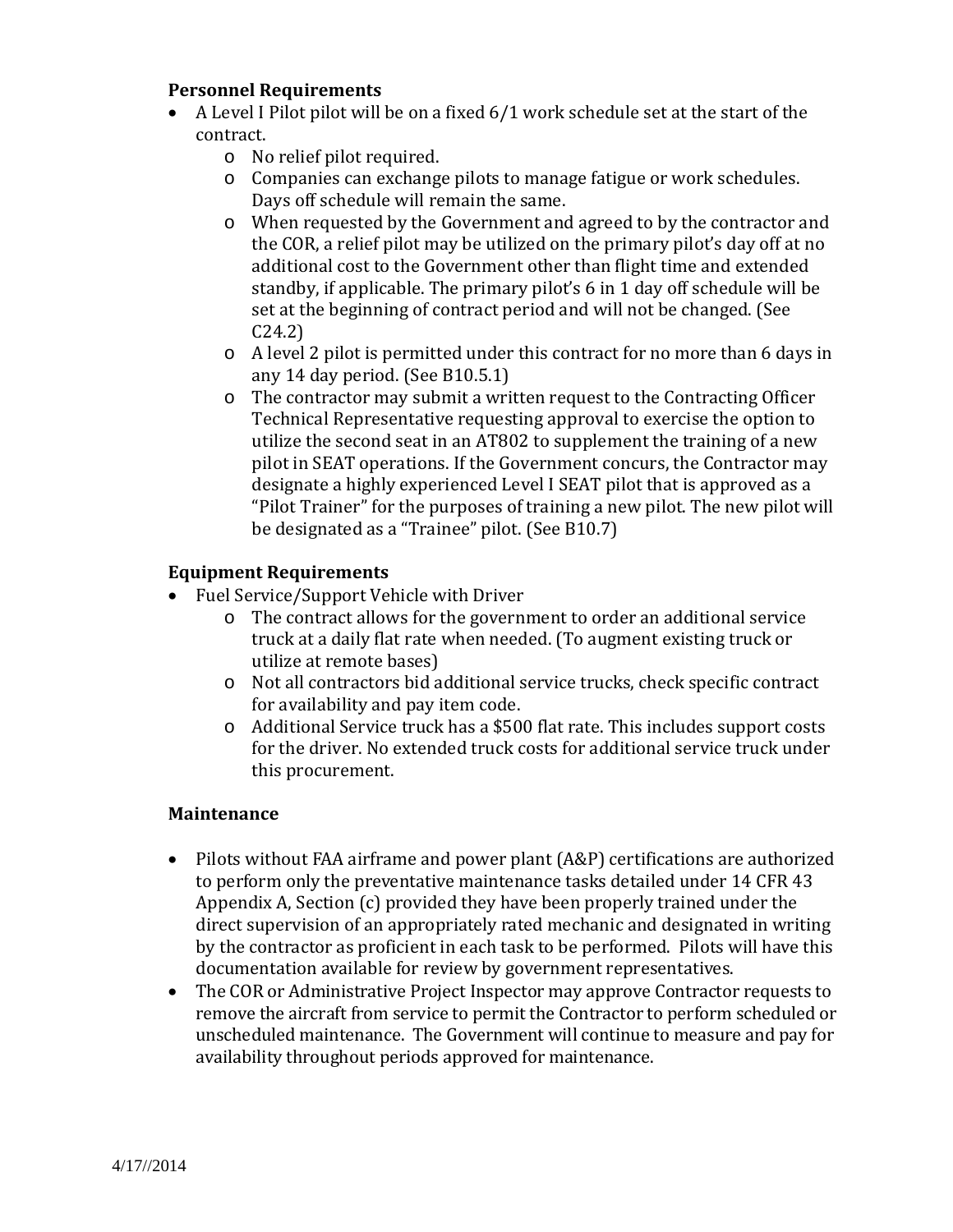#### **Measurement and Payment Items**

- No Per Diem will be entered on the OAS-23E, contractors included their Per Diem costs in their Availability rate.
- Flight Time will be measured when the aircraft moves under its own power for the purpose of flight and ends when the aircraft comes to rest after landing at an airport.
	- o C29.1.1 For purposes of this contract: "…moves under its own power for the purposes of flight…" means – the time at which the aircraft begins taxiing to the runway with the intent to takeoff. Start times are the time at which the aircraft; leaves the pit or begins taxiing from the ramp on any government ordered flight.
	- o C29.1.2 For purposes of this contract: "…when the aircraft comes to rest after landing…" is defined as the time at which the aircraft engine is shut down. Taxi time and time spent hot loading or hot refueling is considered flight time.

#### **Recording Flight Time on the Daily Ops Worksheet and OAS-23E**

- o SEMG will record the flight time on the Daily Ops Worksheet for each load the contractor takes out of the pit. The sortie must be recorded to reflect the correct refractometer reading, gallons delivered, correct charge codes for multiple fires, and to track cumulative flight time.
- o *Example of how to document the flight time on the Daily Ops Worksheet.*
	- $\blacksquare$  When a pilot departs the pit for the 1<sup>st</sup> load, the SEMG will record their start time in Line #1 of the Daily Ops Worksheet, and complete all the other required columns on that line. When the SEAT comes back into the pit for a second hot load of retardant, the SEMG will record the **stop** time for that line.
	- The SEMG will use the same **stop time** recorded in Line #1 as their **start time** for Line # 2 or the second sortie.
- o *NO lumping of Flight Time on either the Daily Operations worksheet or the OAS-23E.*
- Fuel Service/Support Vehicle mileage will only be paid for mobilization to support the aircraft. Mileage will not be paid for transportation to and from lodging accommodations or meals.

#### **Administrative Matters**

- The BLM National SEAT program manager is the Contracting Officer Representative (COR) for this contract.
- Administrative Project Inspectors will be assigned to each SEAT awarded under this contract.